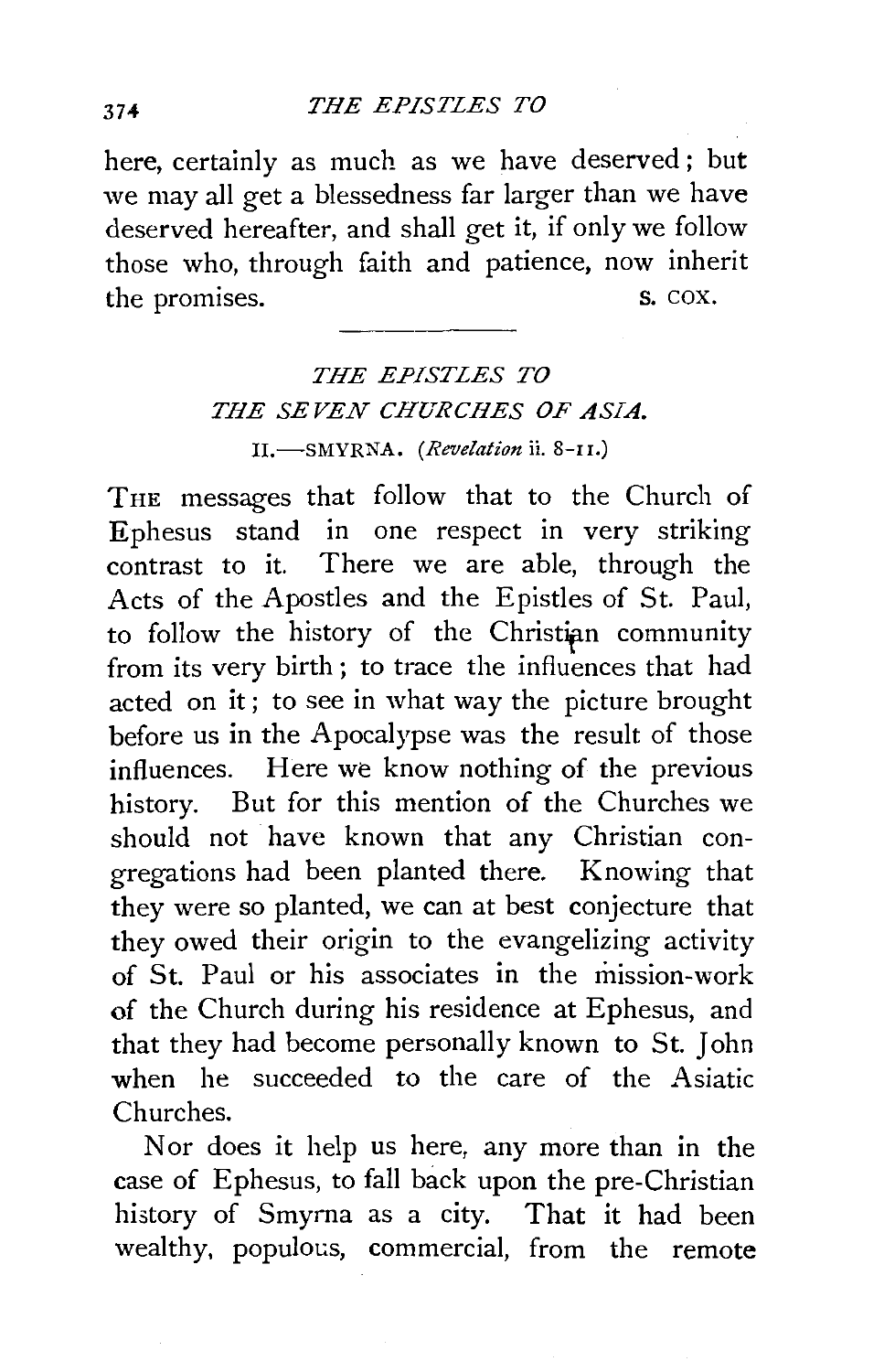period that had preceded the Persian conquest . that it claimed, with other cities (six or seven), to have been the birthplace of Homer; that, after suffering great injury from an earthquake in the early part of the reign of Tiberius, it had risen from its ruins into fresh magnificence; that it courted and gained the favour of that Emperor and his successors,—all this is, for our present purpose, of little moment. It is, perhaps, something more to the point to remember that it was as famous for the worship of Dionysos as Ephesus was for that of Artemis, and that the mysteries and games which were held yearly in his honour were a prominent feature in its life. It followed, almost as a matter of course, from its wealth and trade, that it would attract a considerable Jewish population, and that these would occupy there much the same position as at  $Ephesus$ <sup>1</sup> worshipping in their synagogues, zealous for their faith, some of them welcoming the new doctrine of the preachers of the Cross as the completion of that faith, some of them hating and reviling it even more than they hated the Heathenism by which they were surrounded. In such a city it was natural that the believers in the name of Christ should suffer persecution. It is clear that they had not escaped the storm which swept over the Asiatic Churches at the time of St. Paul's last visit, and which had apparently burst out with fresh violence at the time when the beloved Disciple was suffering for the faith in his

<sup>&</sup>lt;sup>I</sup> The prominence of the Jews in the history of the martyrdom of f'olycarp at a later date shews how numerous they then were (Mart Polyc. c. 12, 13, 17).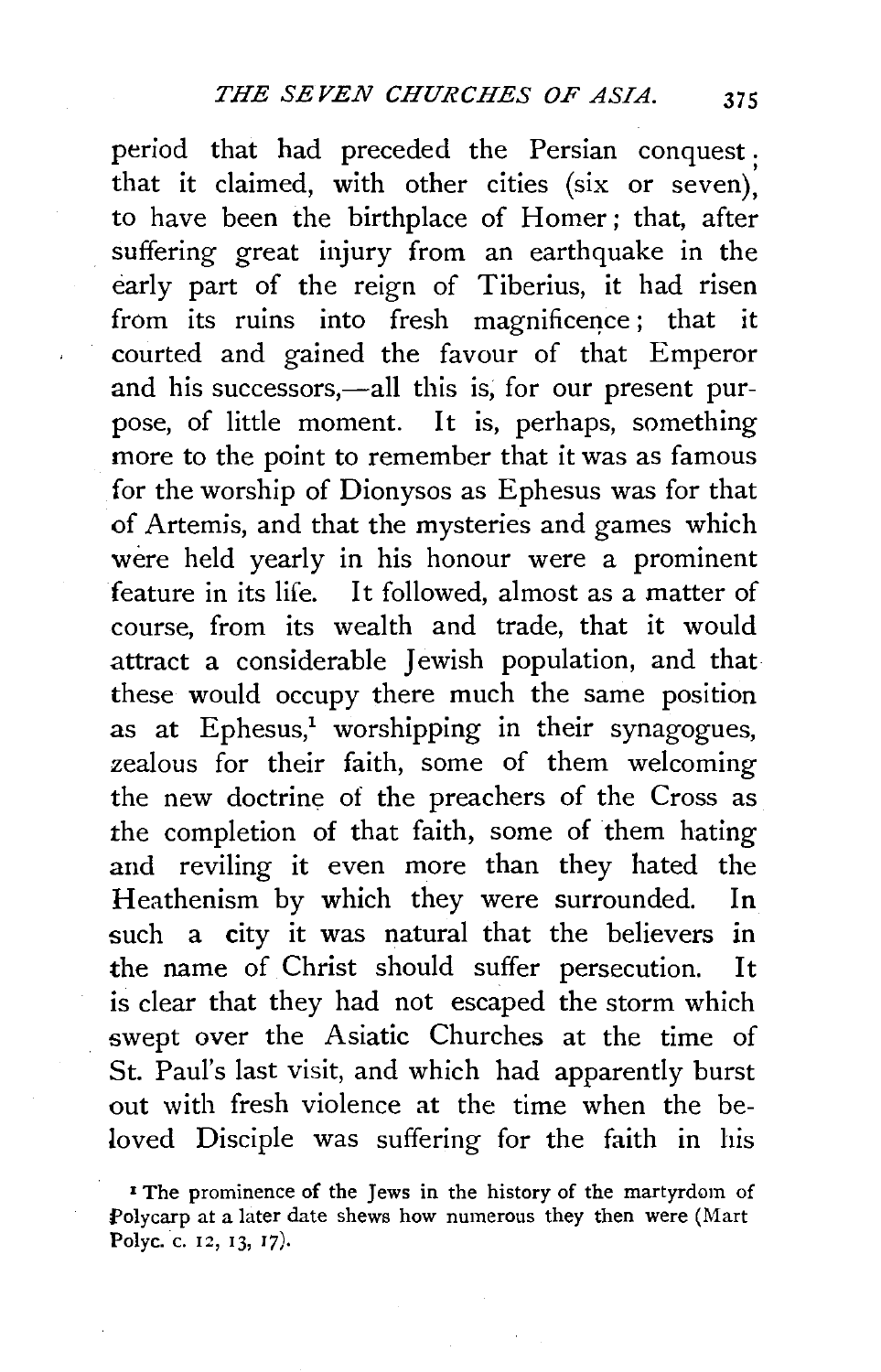exile in Patmos. Possibly its comparative remoteness from the great centre of apostolic activity at Ephesus exposed it more to the excitement of fear and agitation which persecution inevitably brings with it.

To the Angel of that Church accordingly the Lord, who speaks the word in season to them that are weary, reveals Himself by a name that speaks of permanence and calm, of victory over all disturbing forces, victory all the more complete and wonderful because it came after apparent defeat, " These things saith the First and the Last, which was dead and is alive." Those who were struggling. suffering, dying for the faith, were the servants of no party-leader, no founder of a sect, no prophet with a temporary mission, but of One to whom all the ceons of the world's history, all wars and revolutions and the rise and fall of kingdoms were but as moments ih the eternal silence. They might be tempted to think their cause desperate; they might seem to be fighting against overwhelming odds; death in all the myriad forms which the subtle cruelty of persecution could devise might appear imminent, but He who "was dead and is alive" could give them there also a victory like his own.<sup>1</sup>

Nor were the words that followed less distinctive

<sup>1</sup> I can hardly bring myself to accept Dean Blakesley's suggestion ("Diet. of the Bible," art. "Smyrna"), that the words imply a reference to the mythical legend of the death and reviviscence of Dionysos which, at Smyrna as elsewhere, was prominent in the mysteries that bore his name. That legend must surely have been altogether foreign to the thoughts of the Evangelist and the believers to whom he wrote.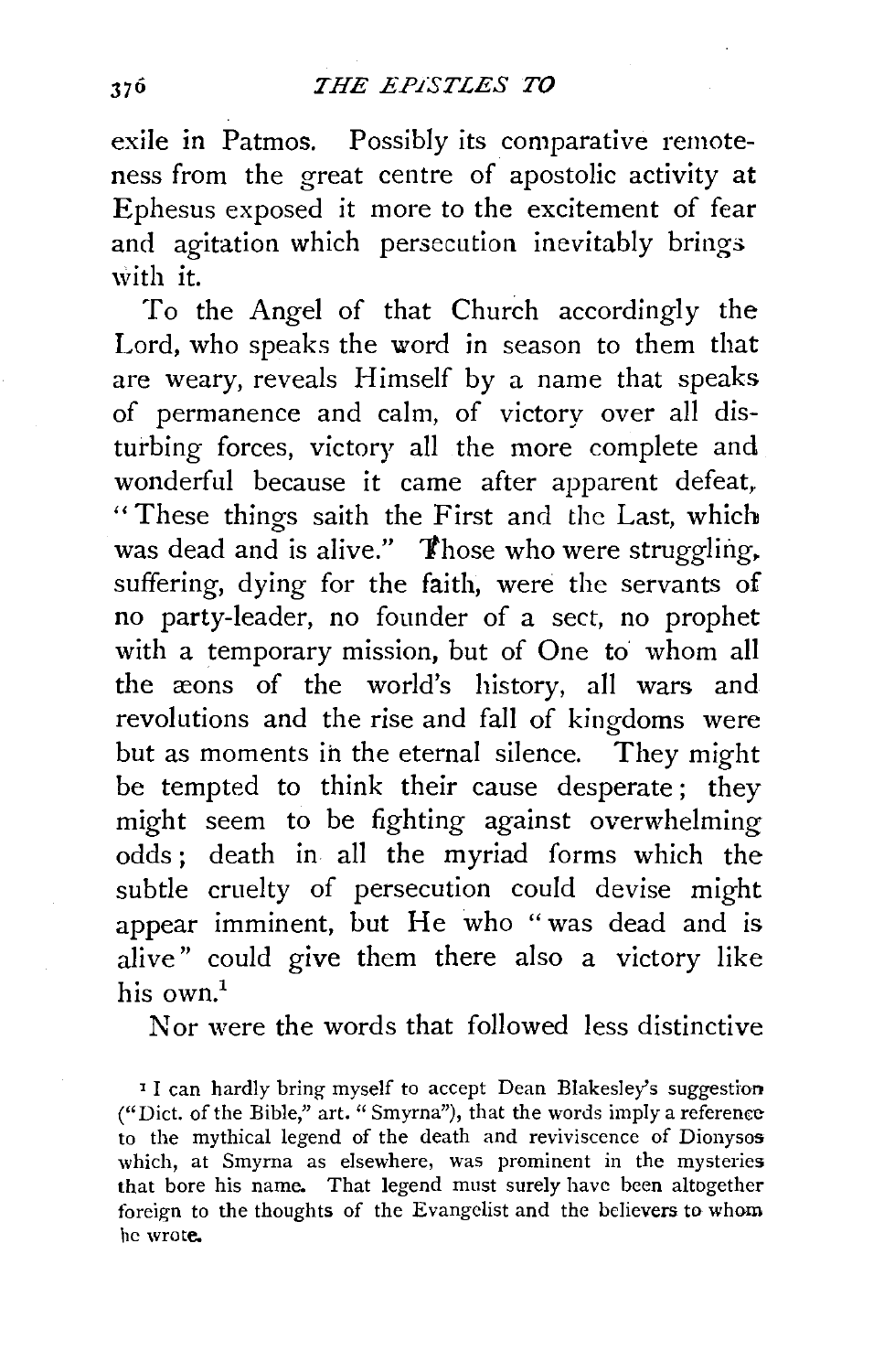in their consoling power: He knew their " works," their "tribulation," and their "poverty." The last word is specially suggestive as pointing to that which weighed most oppressively on the minds of the suffering community of Smyrna. Persecution has its heroic and exciting side, and under its stimulus men do and dare much; but when, in addition to this, there is the daily pressure of ignoble cares, the living as from hand to mouth, the insufficient food and the scanty squalid clothing of the beggar, the trial becomes more wearing, and calls for greater fortitude and faith. We do not sufficiently estimate, I believe, this element in the sufferings of the first believers. Taken, for the most part, from the humbler class of artizans, often thrown out of employment by the very fact of their conversion, with new claims upon them from the afflicted members of the great family of Christ close at hand, or afar off, and a new energy of sacrifice prompting them to admit those claims, subjected not unfrequently to the "spoiling of their goods," we cannot wonder that they should have had little earthly store, and that their reserve of capital should have been rapidly exhausted. Traces of this meet us, though they are not put forward ostentatiously, in many scattered passages of the New Testament writings. Collections for the poor saints at Jerusalem were made in all the churches of the Gentiles. Those who gave most liberally to that work did so out of the " deep poverty " in which they were themselves plunged, "to the utmost of their power, yea, and beyond their power."  $(2$  Cor. viii.  $2$ ,  $3$ .) Even the stress laid in some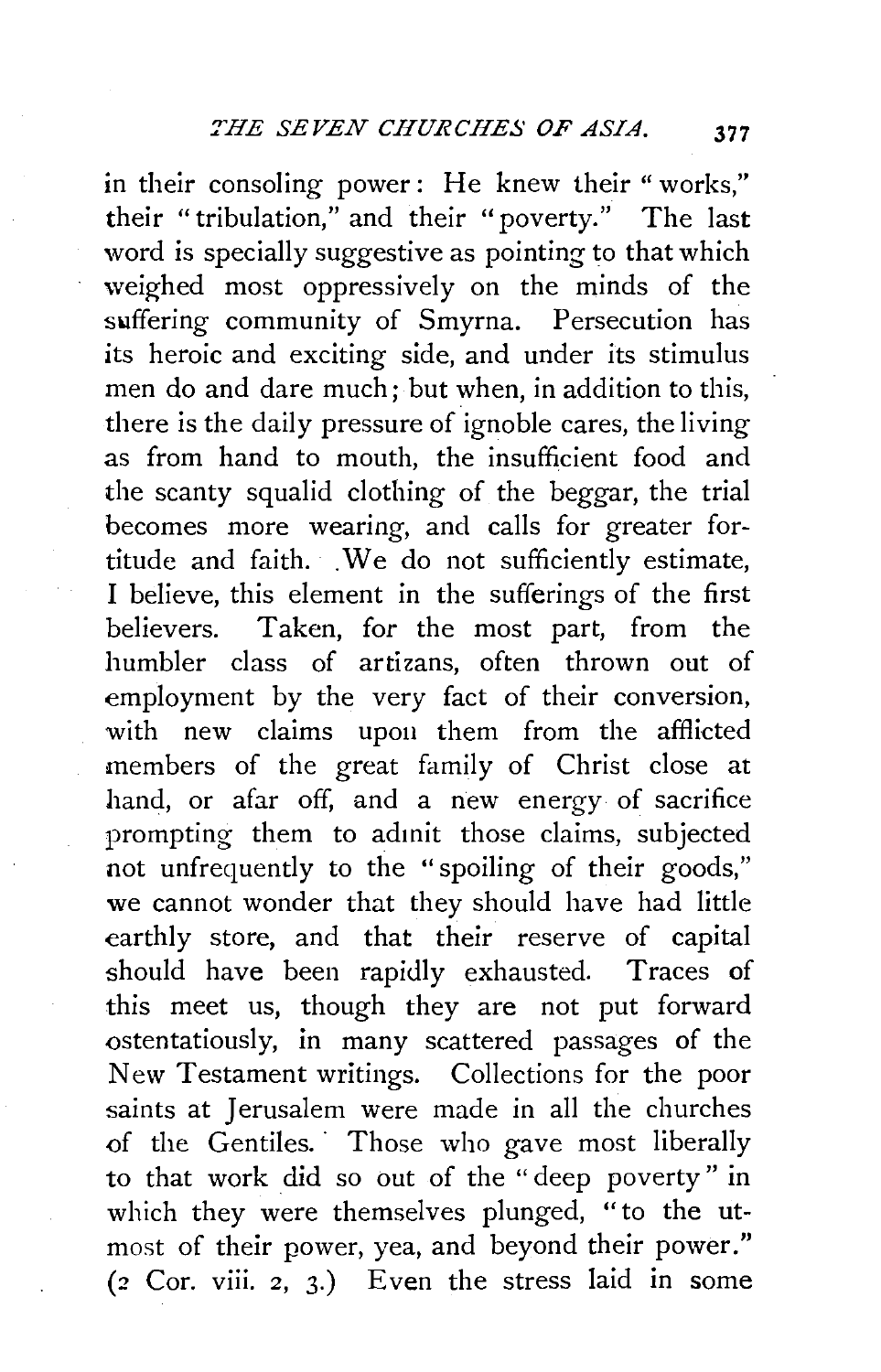of St. Paul's Epistles on the duties of the rich points to their position as altogether exceptional. And poverty brought with it, as the Epistle of St. James shews us, some trials to which those who had been devout Israelites before their conversion, and who had not ceased to claim their position as such, would be peculiarly sensitive. In the synagogue which they had been in the habit of attending, and which there was no reason for their at once forsaking, perhaps even. in the assemblies of Jewish disciples which still retained the old name and many of the old usages, they would find themselves scorned and scoffed at, thrust into the background, below the footstool of the opulent traders in which a city like Smyrna was certain to abound. The hatred which the unbelieving Jews felt for the name of Christ would connect itself with their purseproud scorn of the poor and needy, and " those beggars of Christians" would become a by-word of reproach.

It was a message of comfort to those who were smarting under that taunt to hear, as from their Lord's lips, " I know thy poverty, but thou art rich." He measured poverty and riches by another standard than the world's, and so the words recorded by St. John are, as it were, the echo of those which the brother of the Lord had addressed to men who were in a like condition : " Hath not God chosen the poor of this world rich in faith, and heirs of the kingdom which he hath promised to them that love him?" (James ii. 5.) And He, looking upon their works and their tribulation, knew that they had their treasure in heaven, that they were rich with his own un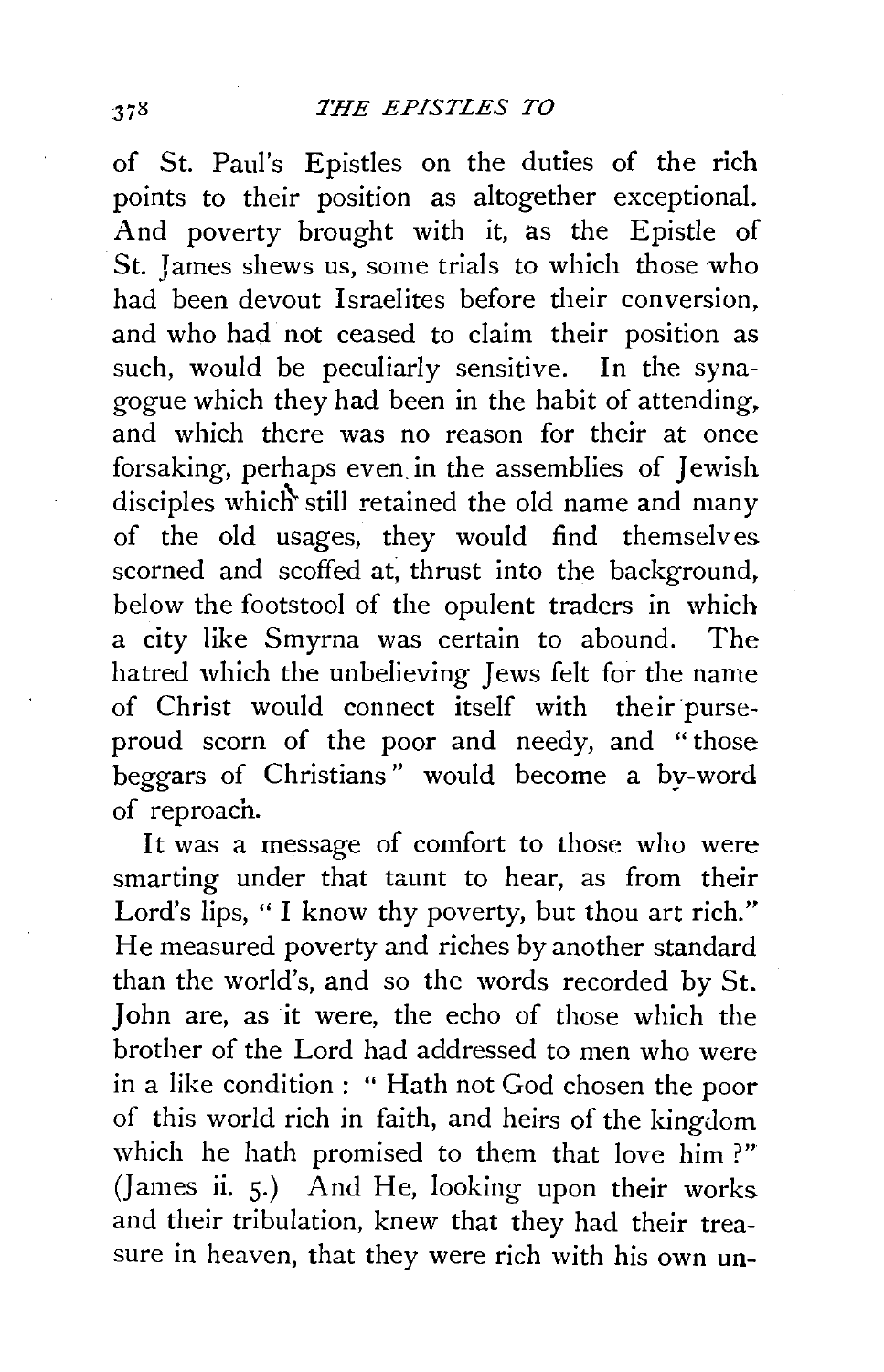searchable riches, that they had laid up their wealth where neither rust nor moth corrupt and where thieves do not break through and steal. Their state was the very antithesis of that which we shall afterwards find described as that of the Church of Laodicea, and in that deep poverty of theirs they were wealthy, beyond the dream of avarice, in the " gold tried in the fire."

The stress thus laid on one special incident of the tribulation of the church of Smyrna prepares us to understand the words that follow. I take the blasphemy of which they speak as coming from "those who said they were Jews and were not," as meaning, primarily, not direct blasphemy against God, but the words of reviling which were hurled in reckless scorn at the believers in the name of Christ. It was in the synagogue that they heard the words which reproached them as Nazarenes, Galileans, Christians, disciples of the Crucified ; and, as in the case of those of whom St. James writes, those who despised the poor, and whose contempt was aggravated by the fact that these poor were Christians, in reviling them "blasphemed also that worthy name" by which they had been called (lames ii. 7). Upon all such, whether they were Jews continuing still in their unbelief, or, as is possible, professing some kind of faith in Christ, yet retaining all the vices of their original Pharisaism, the Lord of the Churches pronounces the sentence that they are no true Jews, that they do not belong to the Israel of God, that the synagogue of which they are the members is nothing else than the synagogue of Satan. His spirit was working in them, the spirit of pride and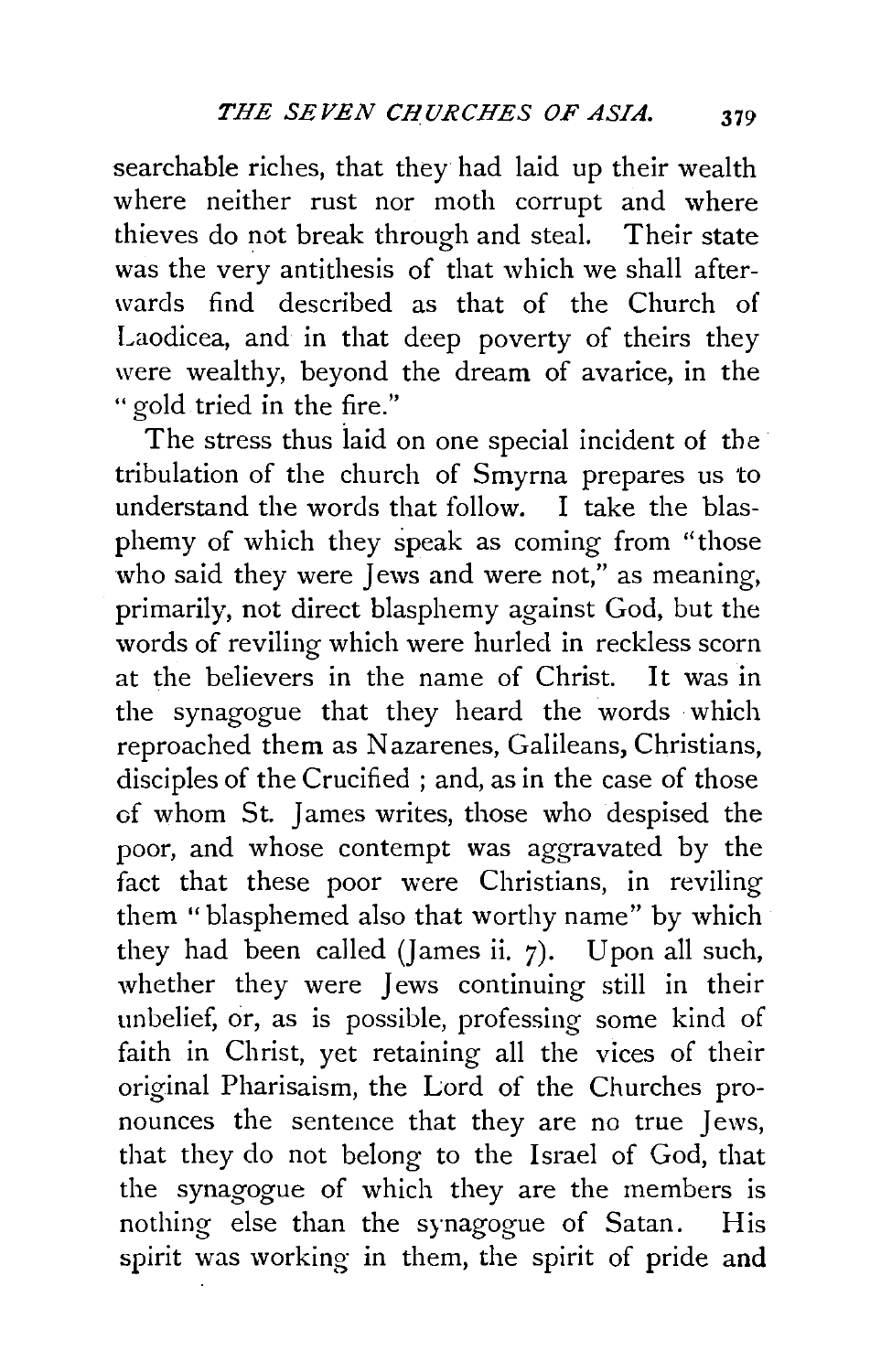hatred, and scorn, and unbelief, and it was well that they, who knew not what manner of spirit they were of, should have their eyes opened to the perils of their true state.

And then there came words which at once told them that they had to face evils that were greater than any they had as yet experienced, and enabled them to bear them. The storm was not yet over. They had but heard its mutterings and seen its distant flashes as compared with the violence with which it was about to break on them. " The devil"  $-$ for the antagonism to the Truth is traced up here, as elsewhere, beyond all merely human instruments, to the great enemy of God and man, the great accuser and slanderer, the head of all the human  $\delta u \beta \partial \lambda \delta u$ who made themselves instruments in his work $$ would " cast some of them into prison," and from that prison some of them should pass out to encounter death in all the manifold forms which the cruelty of their persecutors could devise. They were to be tried with this fiery trial that the gold of their true treasure might be at once tested and purified. That which was designed by their great foe as a temptation leading them to apostasy should work, like all the other "manifold temptations" to which they were exposed, so as to be fruitful in all joy.

The specific mention of the "ten days" during which the tribulation was to last has naturally suggested many questions. Are the days to be taken literally, and has the prediction therefore the character of a promise, encouraging the sufferers to stedfastness on the ground of the short duration of the trial ? Are we to adopt what has almost come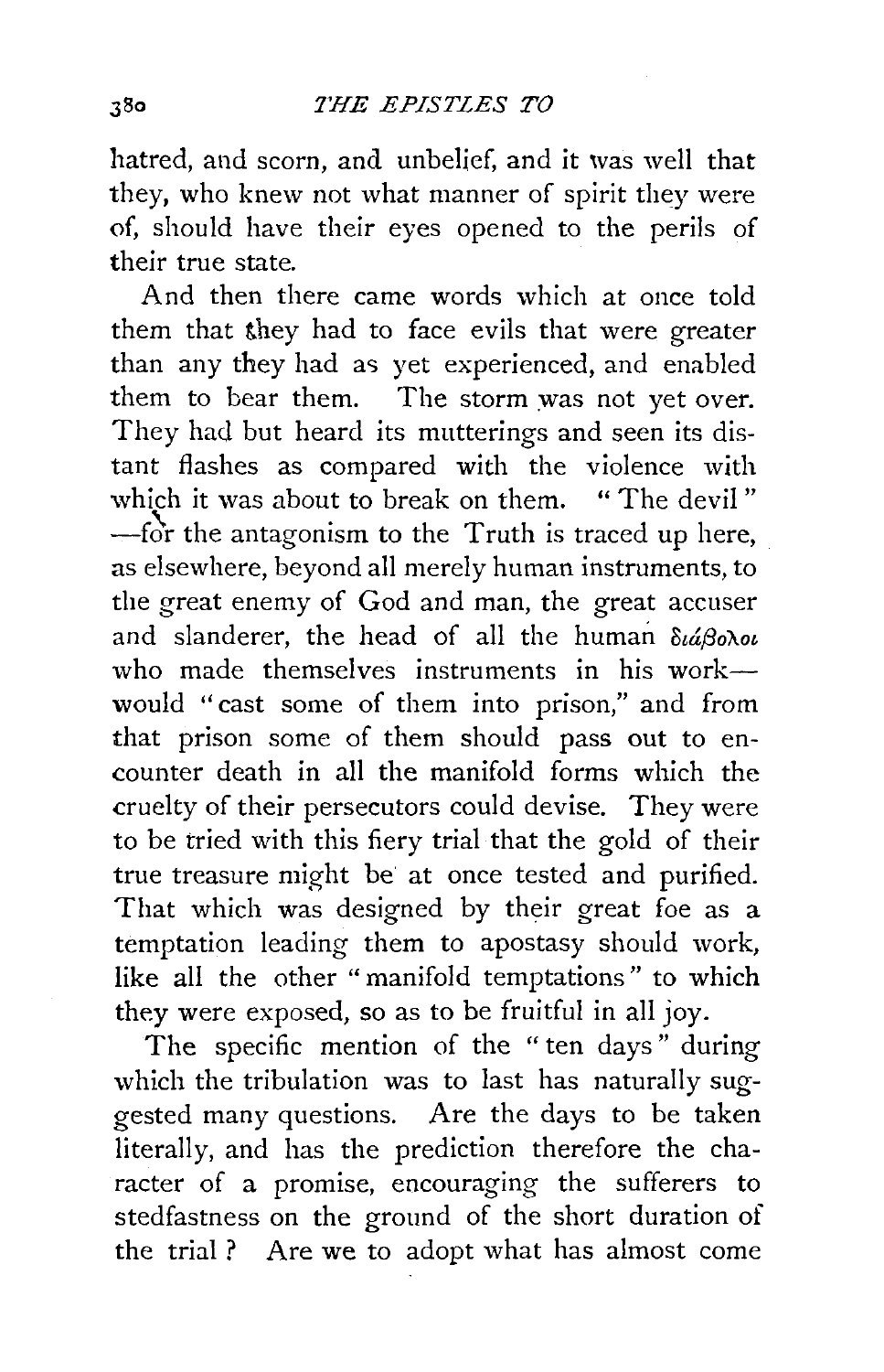to be assumed as an axiom to the interpretation of other parts of the Apocalypse, that a day stands for a year, and that the words point therefore to the persecution as at once severe and protracted, and calling for the faith which alone endureth to the end ? Without adopting, or even for the present discussing, the " year-day" theory, I am disposed to adopt the latter view in its general bearings. The number Ten, the last of the scale of units, the total of the first four units, each of which had a mystic meaning of its own, is naturally, in the symbolism of numbers, the representative ot completeness, and here, therefore, of persecution carried to its full extent, and lacking nothing that could make it thorough and perfect as  $a$  test.<sup>1</sup> It comes as the clim 1x of the whole picture of the sufferings to which the Church of Smyrna was to be exposed. It implies the "death" which is prominently brought forward in the words of promise that follow. In those words we may perhaps find something of a local colouring, imagery drawn from the associations that were necessarily familiar to the Church of Smyrna and its Angel. In the great games of that city, as in the lsthmian games and those of Olympia, the victor in the strife received the "crown," or "garland" ( $\sigma$ <sup>r</sup>é $\phi$ avos) that was the barge of conquest.<sup>2</sup>

<sup>1</sup> The usage of the Old Testament is not consistent. In Gen. xxxi. 41, Num. xiv. 24, Job xix. 3, the definite number is used to convey the idea of indefinitely frequent repetition. In Gen. xxiv. 58 Num. xi. 19, it is used, apparently, in its literal sense. The interpretation now given is based upon Bahr, "Symbolik," ii. 2, § 8.

*z* Canon Blakesley states, in the article already reffered to, but without giving his authority, that the "crown" was given to the priest who presided at the Dionysian mysteries, and that Smyrnean inscrip· tions record the names of many persons, men and women, distinguished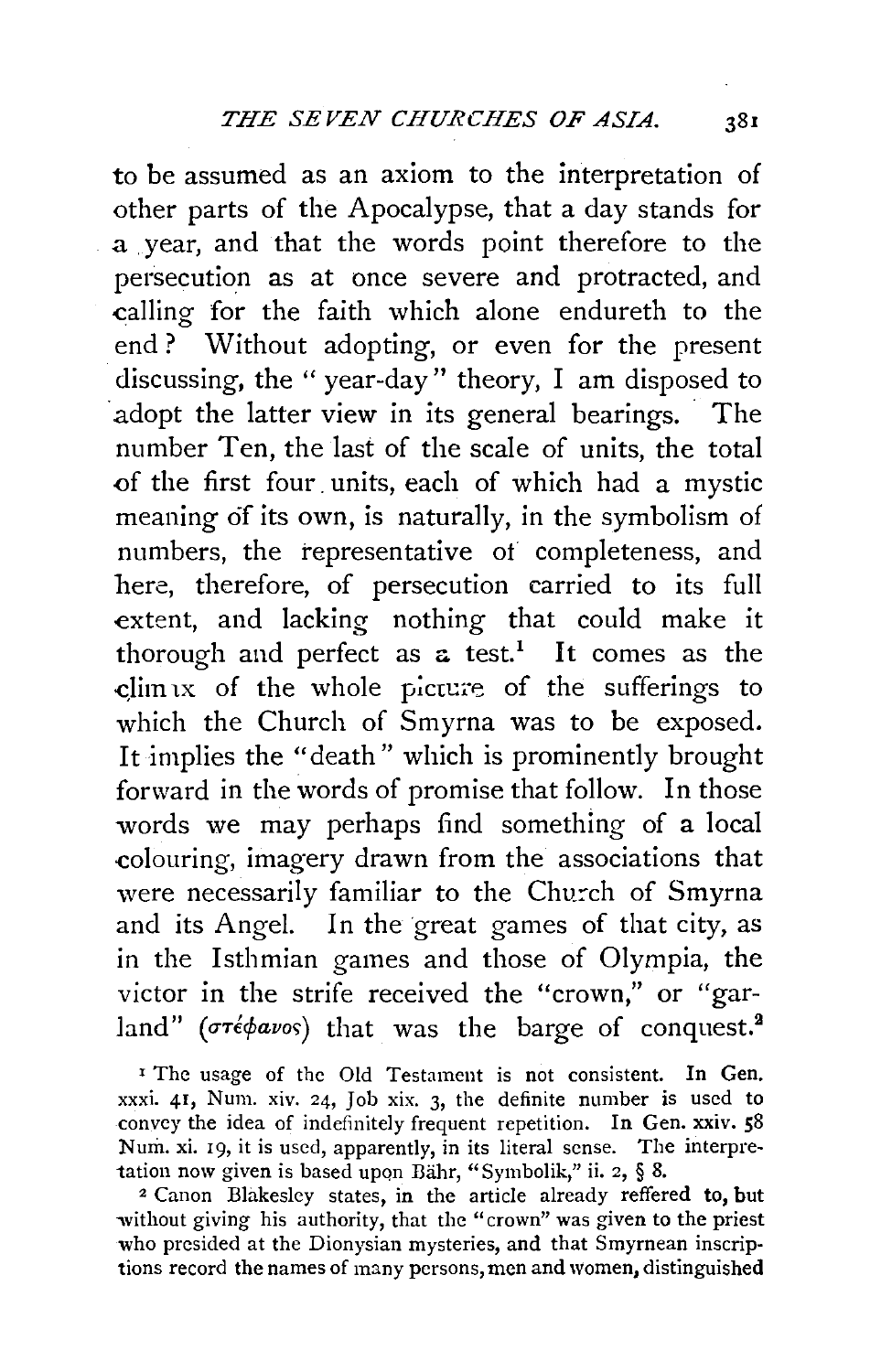For that crown men were ready to endure and dare. It was the great joy and glory of their lives. And such a crown of victory the Lord of the Churches promises to him who is faithful unto death. It is to be "a crown of life," the genitive (as in the case of the "crown of righteousness" of 2 Tim. iv. 8) pointing to that of which the crown is, as it were, made up. Life, eternal life, is that which makes the reward of all faithful combatants, and that eternal life consists in knowing God and Jesus Christ whom He has sent. Now, as ever, He is Himself the exceeding great reward of those who serve Him truly.

The promise with which the message ends, though different and more general, as *well* as more mystical in its form, expresses substantially the same truth: "He that overcometh shall not be hurt of the second death." The word, so strange and awful, was, so far as we know, comparatively new. Nothing like it meets us in the Gospels, or in the Epistles of St. Peter and St. Paul. And, although we must believe that it had been used before in the teaching of St. John, so that it would not fall on ears to which it would convey no intelligible meaning, it is yet clear that it had not up to this time become part of the

as *arepavnopipou*. I cannot see any force in the objection urged by Archbishop Trench to this reference, that comparisons drawn from the games of Greece were foreign to the thoughts both of the writer and the readers of the Apocalypse, and that the crowns referred to are therefore the signs, not of victory in conflict, but, like the  $\frac{\partial u}{\partial p}$ uara of Rev. xii. 3; xiii. I ; xix. 12, of regal majesty. The Asiatic Churches must have been familiar by this time with the imagery which had been so freely used both by St. Paul and the great unknown writer of the Epistle to the Hebrews; and the fact that St. John uses the other word where the other meaning is required is, at least, presumptive evidence that he uses this in 1ts usual and more definite meaning.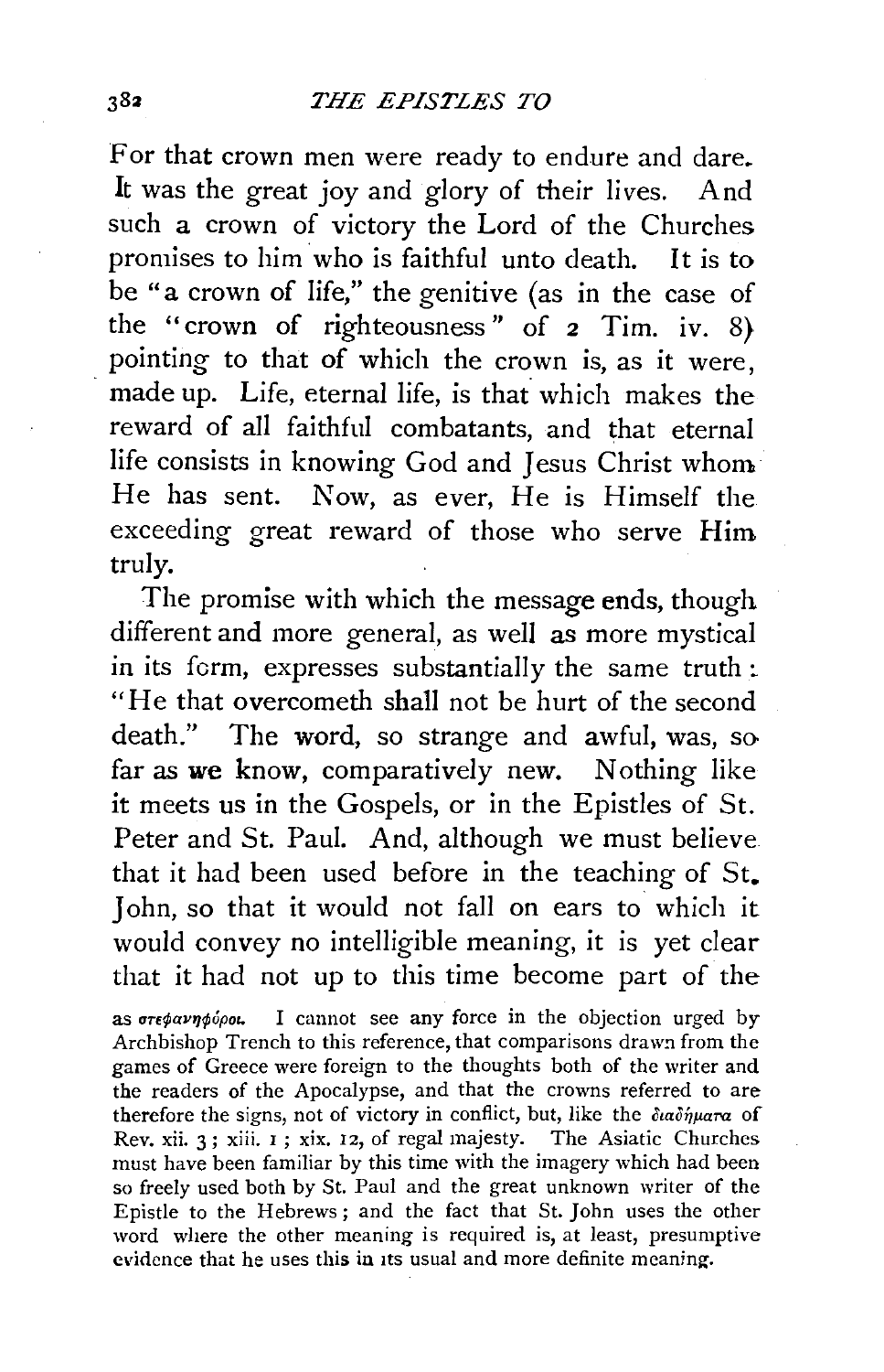current phraseology of the Church.<sup>1</sup> Yet the meaning of the phrase was not far to seek. One who had learnt that the life of the body was not the true life, must have learnt, as the complement of that truth, that . there was a death more terrible than that to which the body was subject, the loss of the eternal life. The teaching of his Lord on earth had indeed implied that " second death." Men were not to fear those who were only able to kill the body, but Him who was able to destroy both soul and body in hell (Matt. x. 28). Whosoever believed in Him should not see death, even though his body was committed to the grave ; "though he were dead, yet should he live" (John xi. 25). More striking still, as bringing more fully into view the latent terrors of the phrase, is its recurrence in a later chapter of the Revelation. There it is said that the "second death'' hath no power over the blessed and holy ones who have part in the first resurrection  $(xx, 6)$ ; and, again, that it is identical with "the lake of fire," into which both Death and Hades are to be cast, together with every one who was not found written in the book of life  $(xx. 14, 15)$ .

Neither the scope of these papers, nor the limits assigned to them, permit me to enter into the wide eschatological questions which these passages open as regards the time and sequence of the events

<sup>1</sup> The date of the several portions of the Jerusalem Targum, to which Archbishop Trench refers as shewing that the word was not strange to Jewish ears, cannot, I believe, be fixed with precision; but it is at least possible that the Jews of Palestine had become familiar with the phrase through the paraphrase given of it in Deut. xxxiii. 6, and Psa. xlix. 11, in which the "second death" is that which comes upon the wicked in the world to come, and is used as synonymous with Gehenna.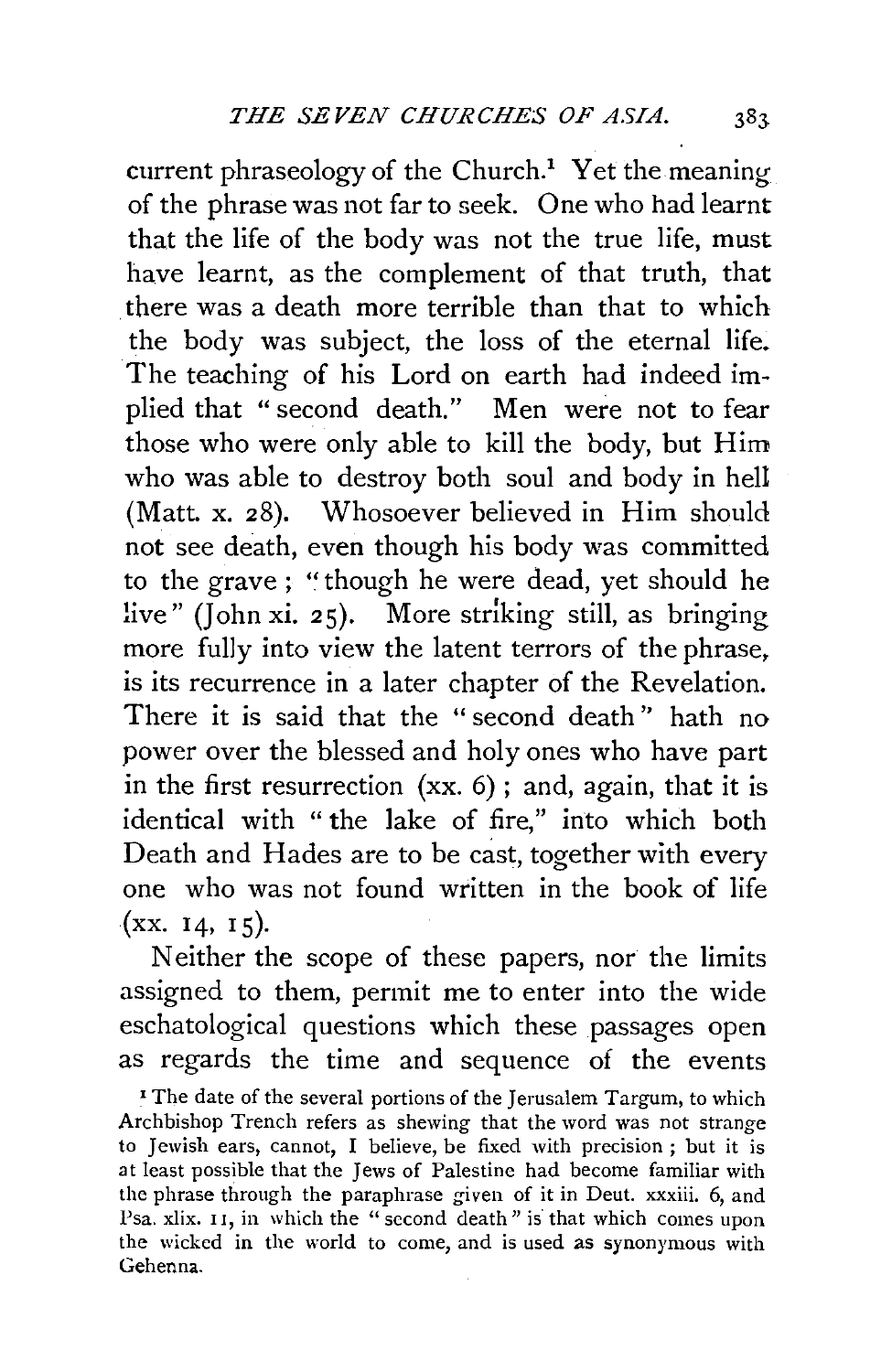thus mysteriously shadowed forth. We are compelled, however, to ask what light they throw upon the promise to the Angel of the Church of Smyrna. Is the "second death" to be interpreted by "the lake of fire" as implying a state of enduring pain ? Are we to rob the lake of fire of its terrors by seeing in it only the " second death," of . the loss of conscious life or utter annihilation ? Here also we stand on the threshold of great problems which we cannot solve. But, as a question of simple interpretation, I am bound to express my conviction, that the evidence leads to the former, and not the latter, conclusion. The imagery of the fiery lake, like that of the worm and the flame of the Valley of Hinnom, may be but imagery ; but it points at least to some dread reality which is veiled beneath those awful symbols. What that reality is we may infer from St. John's conceptions of the higher life. If the first death is the loss of the first or earthly life, then the second death must be the loss of that knowledge of God which makes the blessedness of eternal life--and that loss is at least compatible with the thought of continuous existence. What possibilities in the far-off future were shadowed forth by the mysterious words that " Death and Hades were cast into the lake of fire," as though they were to be robbed of their power to destroy, and were punished as the great enemies of God and man, how far those who were cast in with them might even there be not shut out from hope, it was not given to the seer of the Apocalypse to know, nor did he care to ask. It was enough for the faithful sufferers under persecution, who overcame in that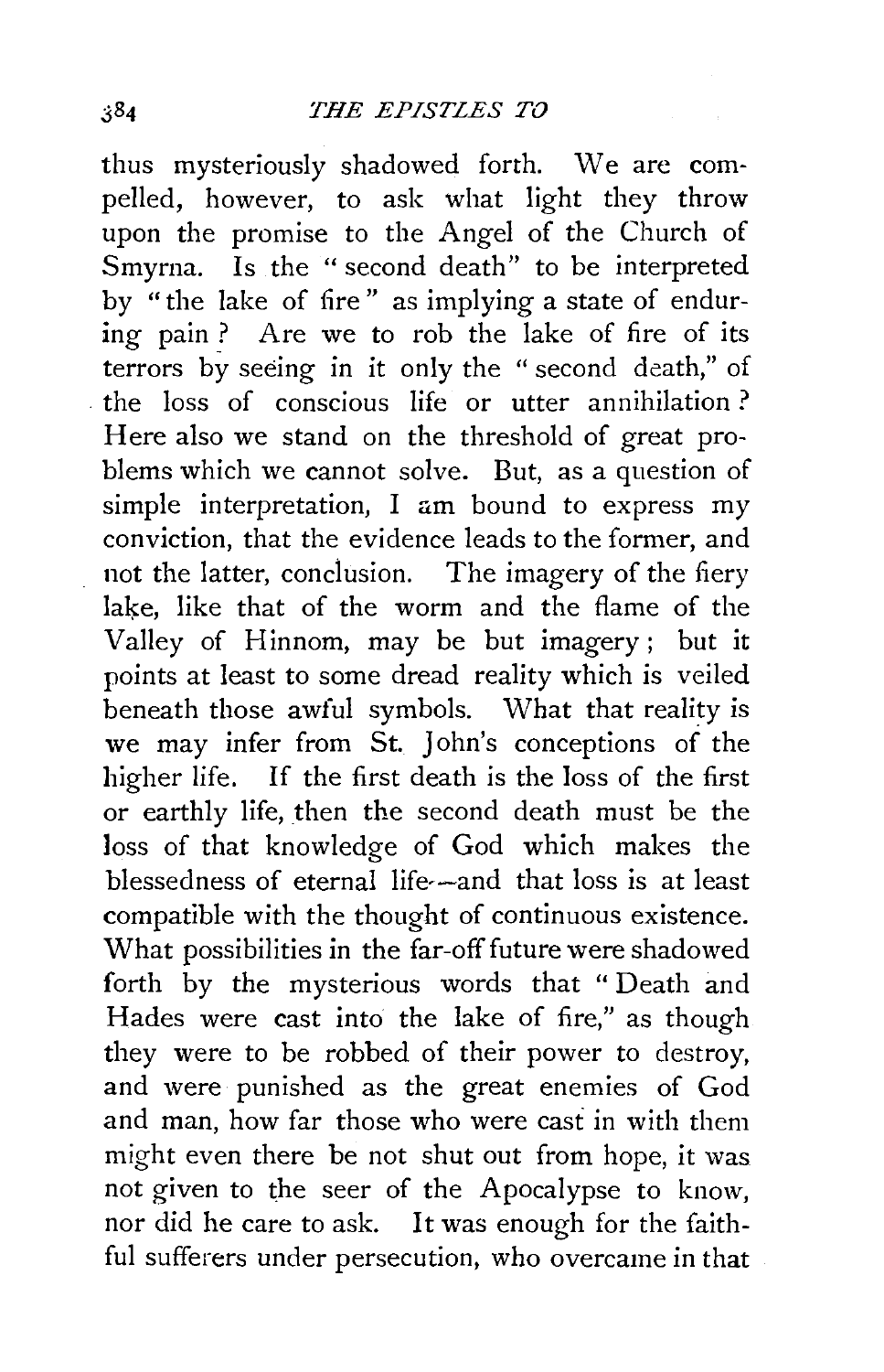conflict with the "plurima mortis imago," to which they were exposed, to know that this was all that their enemies could inflict on them, and that the " second death" should have no power to hurt them.

The date to which I have assigned the Apocalypse, and which gave a special interest to the message to· the Church of Ephesus, as being probably addressed to the true son and fellow-worker of St. Paul, deprives me of what would have given an almost equal . interest to that now under consideration. I cannot assume with Archbishop Trench and others; whatever latitude I may give to the duration of his life or the date of his conversion, that Polycarp, who suffered martyrdom in A.D. 168, could have been the Angel of the Church of Smyrna at the time: when the Apocalypse was written. And yet the coincidences which these writers have pointed out are hardly less interesting on the assumption that though the message was not addressed to him, his life, as a Christian and a pastor, came, more or less, under its influence. In his long conflict for the faith-his. stedfast endurance $-\overline{\text{his}}$  estimate of the fire with which men could destroy the body, and the fire that never can be quenched,<sup>1</sup> we find a character on which the promise to him that overcometh had been stamped indelibly. In the narrative of his sufferings, as in the Apocalyptic message, the devil is represented as the great instigator of the persecution of which he was the victim.<sup>2</sup> There also Jews were the most active instruments, as was their manner· always, in the fiendish work, even to the point of

 $\frac{1}{4}$  Mart. Polyc. c. 2.  $\frac{2}{3}$